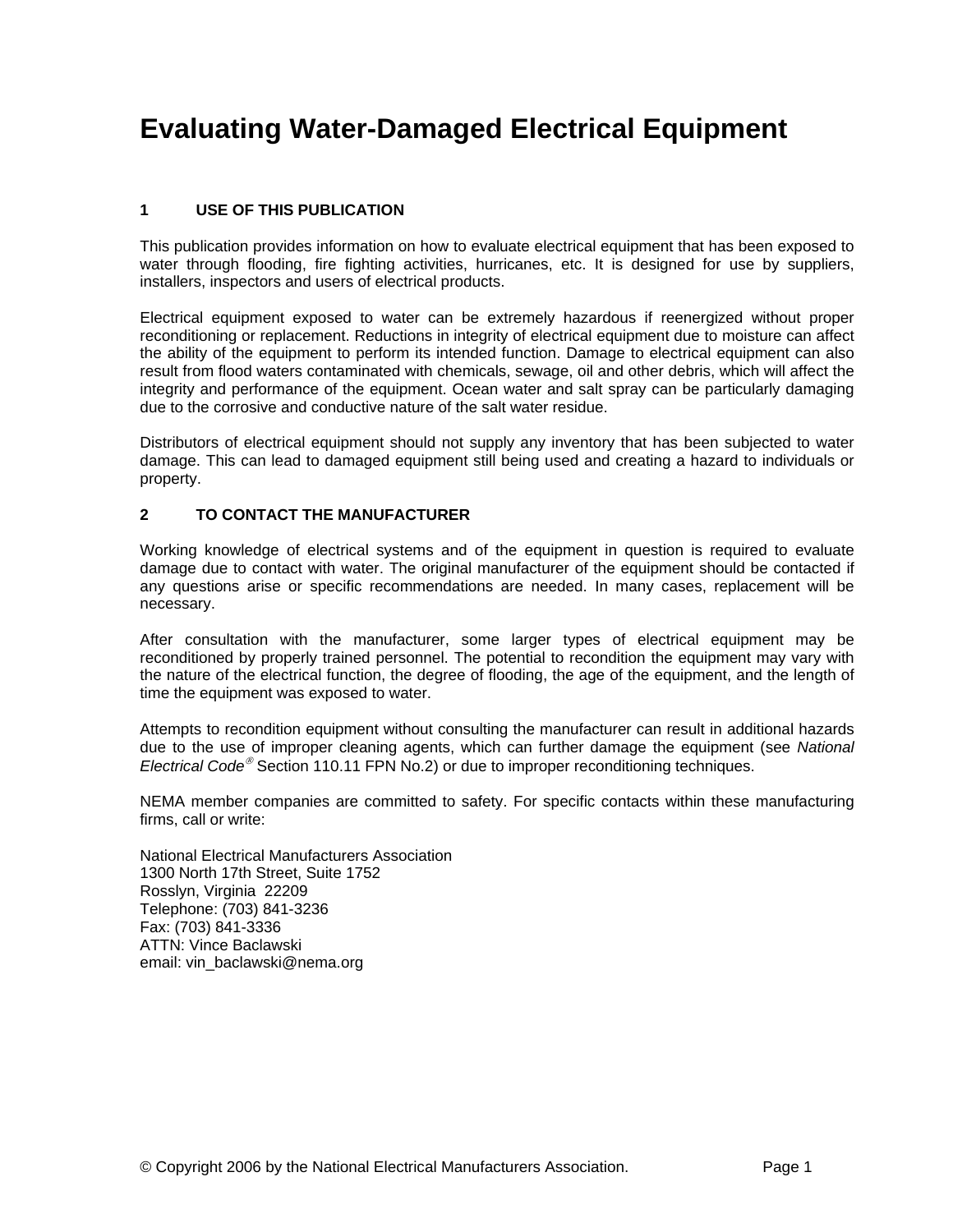#### **3 ELECTRICAL EQUIPMENT REPLACEMENT/RECONDITIONING REQUIREMENTS**

The table shown below provides the requirements and recommendations associated with various categories of electrical equipment that have been subjected to water damage. Where it is shown that the equipment "may be reconditioned" it is critical that the manufacturer of the equipment be contacted for specific guidance.

| <b>Equipment</b> | Replace<br>Equipment | May be<br><b>Reconditioned</b><br>(Contact the<br>manufacturer.) | <b>Additional Standards Reference</b><br>(if available) |
|------------------|----------------------|------------------------------------------------------------------|---------------------------------------------------------|
|------------------|----------------------|------------------------------------------------------------------|---------------------------------------------------------|

| Molded case circuit breakers          | X |   |                                                                                                                                                                                                       |
|---------------------------------------|---|---|-------------------------------------------------------------------------------------------------------------------------------------------------------------------------------------------------------|
| Low voltage fuses                     | X |   |                                                                                                                                                                                                       |
| Enclosed switches                     |   | X | NEMA KS 1-2001, Enclosed and<br><b>Miscellaneous Distribution Equipment</b><br>Switches (600 Volts Maximum), para 5.1,<br>5.1.2                                                                       |
| <b>Busway</b><br>(mylar wrapped bars) | X |   | NEMA BU 1.1-2000, General Instructions<br>for Handling, Installation, Operation, and                                                                                                                  |
| <b>Busway</b><br>(powder coated bars) |   | X | Maintenance of Busway Rated 600 Volts<br>or Less, para 3.4.4, 9.2.4.2                                                                                                                                 |
| Panelboards                           |   | X | NEMA PB 1.1-2002. General Instructions<br>for Proper Installation, Operation, and<br>Maintenance of Panelboards Rated 600<br>Volts or Less, para. 10.3, 10.8.3, 10.8.4                                |
| <b>Switchboards</b>                   |   | X | NEMA PB 2.1-2002, General Instructions<br>for Proper Handling, Installation,<br>Operation and Maintenance of Deadfront<br>Distribution Switchboards Rated 600 Volts<br>or Less, para. 11.3.1.3, 11.10 |

#### **ELECTRICAL DISTRIBUTION EQUIPMENT (refer to 4.1)**

# **MOTOR CONTROL EQUIPMENT (refer to 4.2)**

| Adjustable speed drives                                                 |   |   |  |
|-------------------------------------------------------------------------|---|---|--|
| Components containing<br>semiconductors and<br>transistors              | X |   |  |
|                                                                         |   |   |  |
| Electronically controlled and<br>solid state contactors and<br>starters | X |   |  |
| Overload relays                                                         |   |   |  |
| Manual and magnetic<br>controllers                                      |   | Χ |  |
| Motor control centers                                                   |   |   |  |

# **POWER EQUIPMENT (refer to 4.3)**

| Electronic trip units of LV<br>power breakers          | Χ |   |  |
|--------------------------------------------------------|---|---|--|
| High-voltage circuit breakers<br>(AC)                  |   |   |  |
| Low voltage power circuit<br>breakers                  |   |   |  |
| Protective relays, meters,<br>and current transformers |   | ⌒ |  |
| Low voltage switchgear                                 |   |   |  |
| Medium voltage switchgear                              |   |   |  |

© Copyright 2006 by the National Electrical Manufacturers Association. Page 2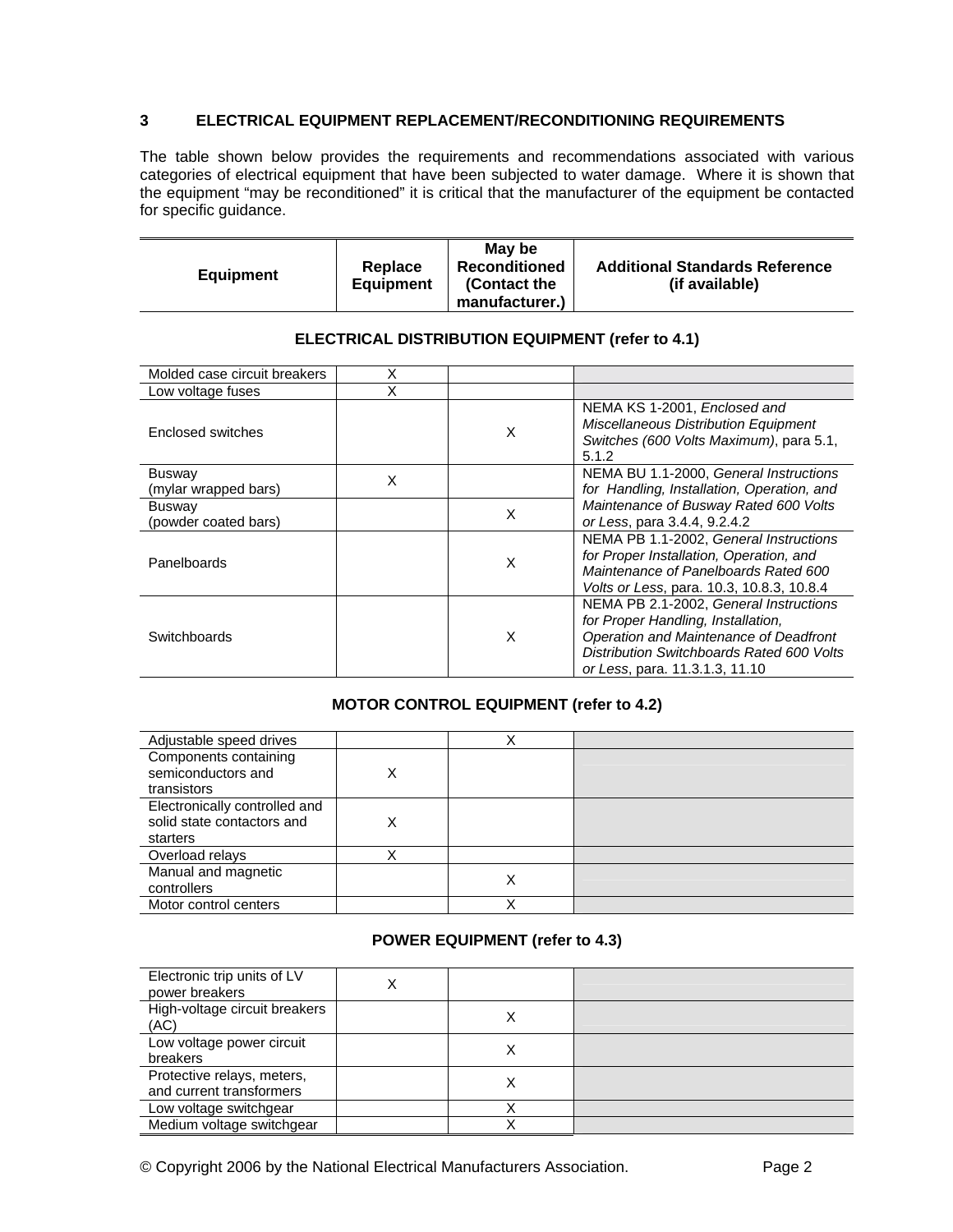# **TRANSFORMERS (refer to 4.4)**

| All dry-type<br>transformers<br>regardless of kVA ratings | Χ                                                                                                  |  |
|-----------------------------------------------------------|----------------------------------------------------------------------------------------------------|--|
| All dry type control circuit<br>transformers              | Χ                                                                                                  |  |
| Liquid-filled transformers                                | X<br>(Analysis of the<br>insulating medium<br>is required for<br>evaluation of this<br>equipment.) |  |
| Cast-resin transformers                                   | ∧                                                                                                  |  |

# **WIRE, CABLE AND FLEXIBLE CORDS (refer to 4.5)**

| Wire or cable listed for dry<br>locations (such as NM-B)                                                      | X |  |
|---------------------------------------------------------------------------------------------------------------|---|--|
| Wire or cable that is suitable<br>for wet locations                                                           |   |  |
| (Provided the ends of the<br>wire or cable have not been<br>exposed to water and the<br>wire is not damaged.) |   |  |

# **AFCIs, GFCIs, SURGE PROTECTIVE DEVICES AND WIRING DEVICES (refer to 4.6)**

| Arc Fault Circuit Interrupters<br>(AFCI) and Ground Fault<br>Circuit Interrupters (GFCI)                             | X |  |
|----------------------------------------------------------------------------------------------------------------------|---|--|
| <b>Surge Protective Devices</b><br>(transient voltage surge<br>suppressors, surge<br>arresters, lightning arresters) | X |  |
| Wiring Devices (switches,<br>receptacles, dimmers, etc.)                                                             | x |  |

#### **OTHER DEVICES**

| Cable Tray (refer to 2.7)                                                       |   |                               |                                                                                                                                                                       |
|---------------------------------------------------------------------------------|---|-------------------------------|-----------------------------------------------------------------------------------------------------------------------------------------------------------------------|
|                                                                                 |   | (Replace damaged)<br>labels.) |                                                                                                                                                                       |
| Fire Pump Controllers                                                           |   | X                             | NEMA ICS 15-1999 (R2004), Instructions<br>for the Handling, Installation, Operation,<br>and Maintenance of Electric Fire Pump<br>Controllers Rated Not More Than 600V |
| Luminaires (lighting fixtures)<br>(refer to $4.8$ )                             | Χ |                               |                                                                                                                                                                       |
| Motors (refer to 4.9)                                                           |   | x                             | ANSI/IEEE 43-2000, A2 and A3                                                                                                                                          |
| Signaling, Protection<br>and<br>Communications<br>systems<br>(refer to $4.10$ ) | х |                               |                                                                                                                                                                       |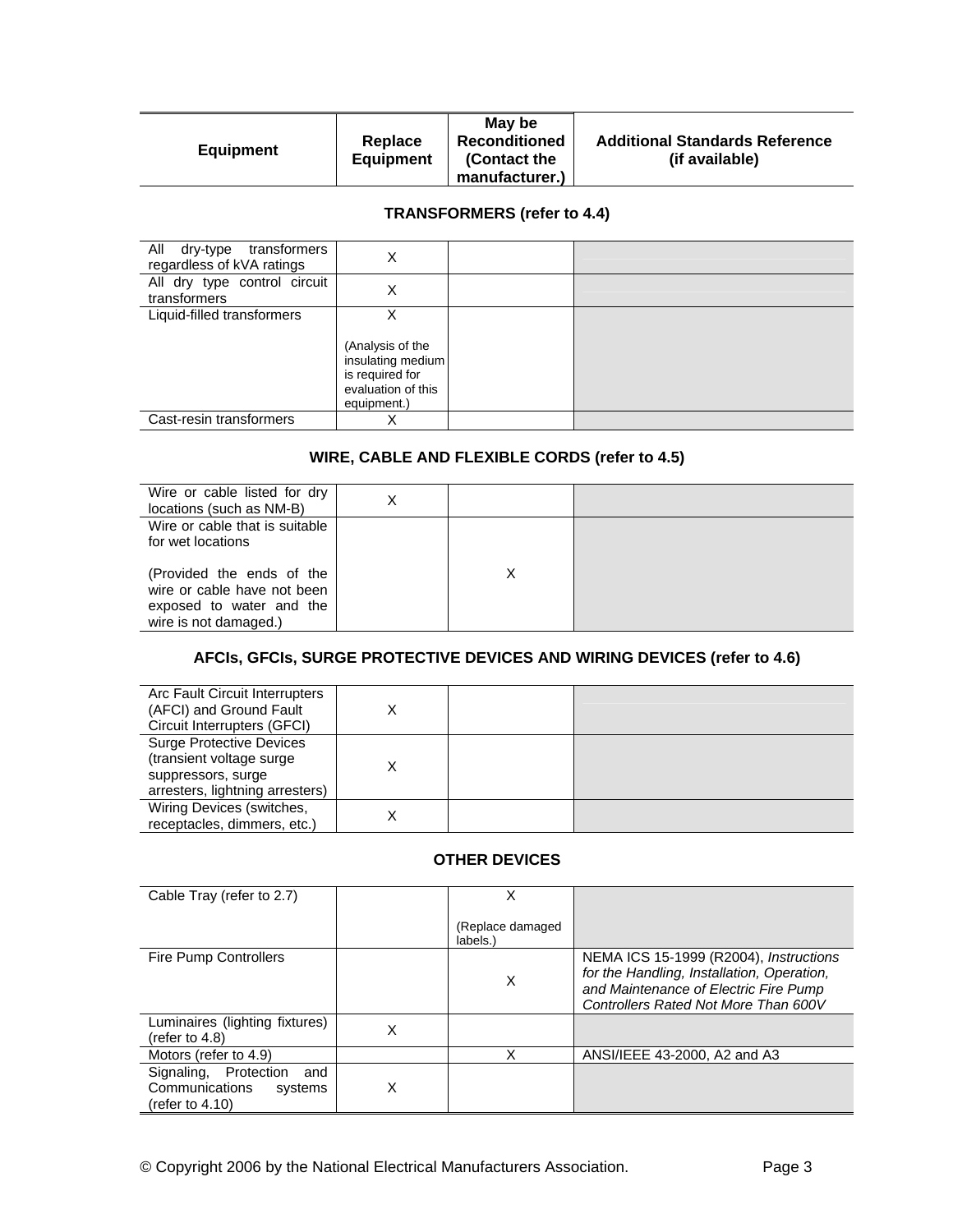# **4 THE HAZARDS ASSOCIATED WITH WATER-DAMAGED ELECTRICAL EQUIPMENT**

#### **4.1 Electrical Distribution Equipment**

Electrical distribution equipment usually involves switches and low-voltage protective components such as molded case circuit breakers and fuses within assemblies such as enclosures, panelboards and switchboards. These assemblies can be connected to electrical distribution systems using various wiring methods.

The protective components are critical to the safe operation of distribution circuits. Their ability to protect these circuits is adversely affected by exposure to water and to the minerals, contaminants, and particles, which may be present in the water. In molded case circuit breakers and switches, such exposure can affect the overall operation of the mechanism through corrosion, through the presence of foreign particles, and through loss of lubrication. The condition of the contacts can be affected and the dielectric insulation capabilities of internal materials can be reduced. Further, some molded case circuit breakers are equipped with electronic trip units and the functioning of these trip units can be impaired. Water may affect the filler material of fuses and will degrade the insulation and interruption capabilities.

Distribution assemblies contain protective components together with the necessary support structures, buswork, wiring, electromechanical or electronic relays and meters. Exposure to water can cause corrosion and insulation damage to all of these areas. In the case of exposure of distribution assemblies to water, contact the manufacturer before further action is taken.

# **4.2 Motor Control Equipment**

Motor circuits include motor control devices such as motor starters and contactors, together with overcurrent protection components such as overload relays, circuit breakers, and fuses often assembled into motor control panels and motor control centers as well as individual enclosures. Motor control centers contain both control and protective components together with support structures, buswork and wiring.

The protective components are critical to the safe operation of motor circuits and their ability to protect these circuits is adversely affected by exposure to water, and to the minerals, contaminants, and particles, which may be present in the water. For molded case circuit breakers, such exposure can affect the overall operation of the mechanism through corrosion, through the presence of foreign particles, and through loss of lubrication. The condition of the contacts can be affected and the dielectric insulation capabilities of internal materials can be reduced. Further, some molded case circuit breakers are equipped with electronic trip units, and the functioning of these trip units can be impaired. Water may affect the filler material of fuses and will degrade the insulation and interruption capabilities.

Corrosion, loss of lubrication and insulation quality can also be expected in contactors and starters. Solid-state motor controllers and those electromechanical contactors or starters with integral electronic circuitry will be more severely affected by water.

#### **4.3 Power Equipment**

Power equipment involves low voltage or medium voltage protective devices within an overall switchgear assembly. The assembly may also contain cabling, buswork with appropriate insulators, current transformers, electromechanical or electronic relays, and metering. Reliable operation of the protective devices is vital to system safety. These devices can be adversely affected by water. In the case of low voltage and medium voltage circuit breakers and switches, the operation of the mechanism can be impaired by corrosion, by the presence of particles such as silt, and by the removal of lubricants. The dielectric properties of insulation materials and insulators will degrade and, for air circuit breakers, the condition of the contacts can be affected. Further, low voltage power circuit breakers usually incorporate electronic trip units; the functioning of these units will be impaired. Similarly, the functionality of electronic protective relays and meters can be impaired.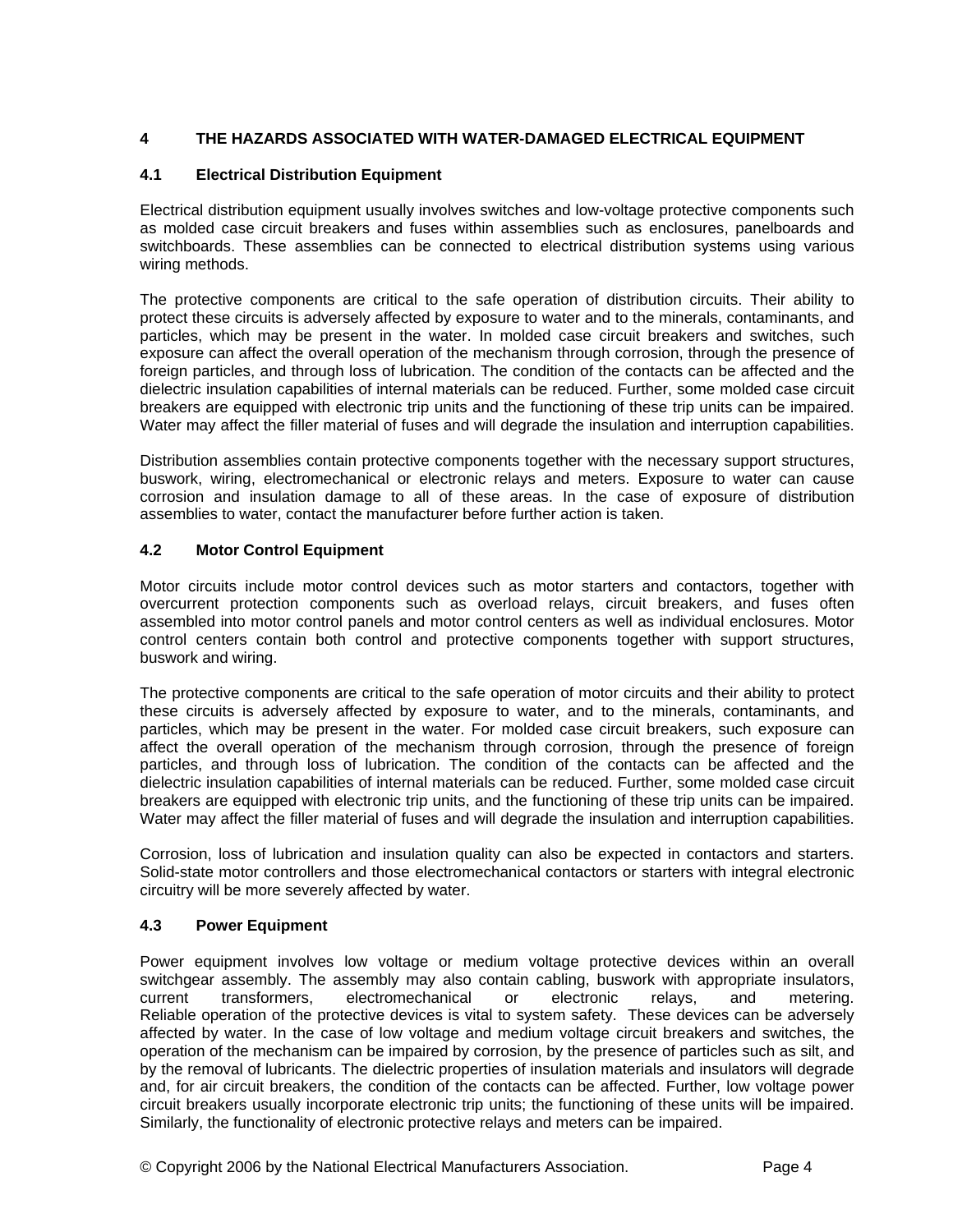Water may affect the filler material of fuses and will degrade the insulation and interruption capabilities.

Power circuit breakers and medium voltage breakers are designed to be maintainable with the possibility of replacing contacts in air circuit breakers. Therefore, it maybe possible to reuse such circuit breakers provided the refurbishing is performed in close consultation with the manufacturer. This includes cleaning and drying techniques, lubrication advice, and thorough testing prior to the reapplication of power. However, discard and replace the electronic trip units of low voltage power circuit breakers, and electronic protective relays and meters in any power equipment.

Replace fusible units of fused equipment. The remainder of the apparatus may be suitable for refurbishing in close consultation with the manufacturer.

In all cases, great attention must be paid to the thorough cleaning, drying, and testing of insulators and insulation material.

The power equipment can be expected to contain additional electronic units such as solid state relays. These units can also be vital to the correct functioning of the protective device, and great care is needed in the cleaning and testing of such units. A first recommendation is to return the devices to the manufacturer. If this is not possible, the manufacturer should be consulted on the correct selection of cleaning agents that remove impurities without damaging the conformal coating. The manufacturer shall also be contacted for the specific testing required of sophisticated electronic equipment containing, for example, microprocessors.

The overall power equipment assembly (switchgear) may be able to be reconditioned provided careful steps are taken in the cleaning, drying and testing of the equipment prior to applying power. This requires input and advice from the manufacturer. An area of particular concern is the maintenance of the dielectric properties of insulation. In the field application of medium voltage equipment, standoff insulators are subjected to a wide variety of high voltage surges. Such insulators may need replacement.

#### **4.4 Transformers**

Exposure of transformers to water can cause corrosion and insulation damage to the transformer core and winding. The ability of the transformer to perform its intended function in a safe manner can also be impaired by debris and chemicals, which may be deposited inside the transformer during a flood. Water and contaminates will also damage the transformer fluids.

#### **4.5 Wire, Cable and Flexible Cords**

When any wire or cable product is exposed to water, any metallic component (such as the conductor, metallic shield, or armor) is subject to corrosion that can damage the component itself and/or cause termination failures. If water remains in medium voltage cable, it could accelerate insulation deterioration, causing premature failure. Wire and cable listed for only dry locations may become a shock hazard when energized after being exposed to water.

Any recommendations for reconditioning wire and cable in Section 1.0 are based on the assumption that the water contains no high concentrations of chemicals, oils, etc. If it is suspected that the water has unusual contaminants, such as may be found in some floodwater, the manufacturer should be consulted before any decision is made to continue using any wire or cable products.